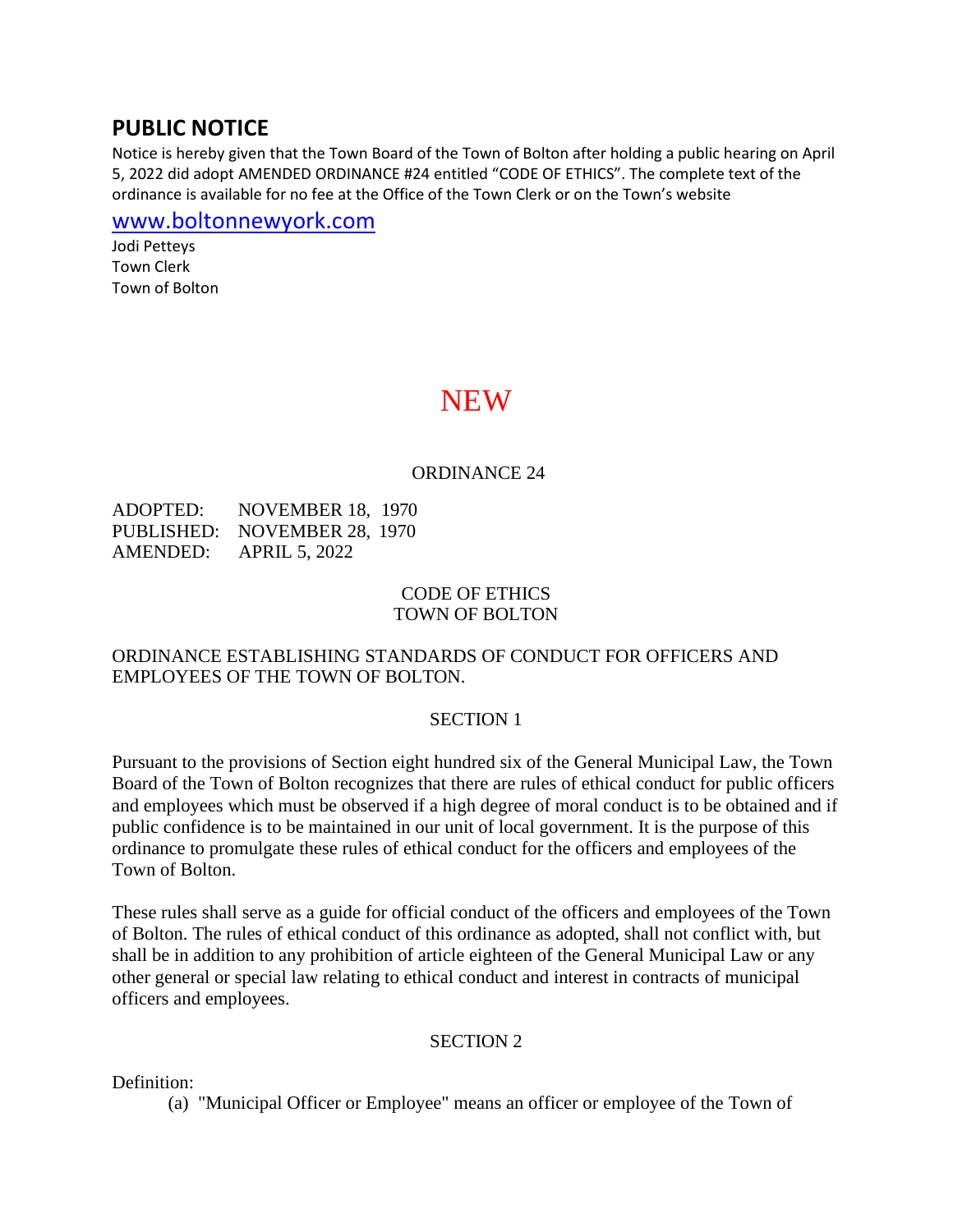Bolton, whether paid or unpaid, including members of any administrative board, commission or other officer or employee solely by reason of being a volunteer fireman or civil defense volunteer, except as chief engineer or assistant chief engineer,

(b) "Interest" means a pecuniary or material benefit accruing to an officer or employee of the Town of Bolton including a pecuniary or material benefit accruing to the officer's or employee's

(1) spouse, minor children and dependents:

(2) a firm, partnership or association of which such officer or employee is a member.

#### SECTION 3

Standards of Conduct. Every Officer or employee of the Town of Bolton shall be subject to and abide by the following standards of conduct:

(a) Gifts. He or she shall not, directly or indirectly, solicit any gift; or accept or receive any gift having value of twenty-five dollars or more, whether in the form of money, services, loan, travel, entertainment, hospitality, thing or promise, or any other form, under circumstances in which it could reasonably be inferred that the gift was intended to influence him or her, or could reasonably be expected to influence him or her, in the performance of their official duties or was intended as a reward for any official action on their part.

(b) Confidential Information. He or she shall not disclose confidential information acquired by him in the course of their official duties or use such information to further their personal interest. (c) Representation before one's own agency. He or she shall not receive, or enter into any agreement, express or implied for compensation forservices tobe rendered inrelation toany matter before any municipal agency of which he or she is an officer, member or employee or of anymunicipal agency overwhich he or she has jurisdiction or to which he or she has the power to appoint any member, officer or employee. This section shall prohibit the appearance or representation on behalf of any client or customer before any Board of the Town of Bolton by an officer or employee except where such appearance or representation is: 1. in the discharge of his or her official duties for the Town of Bolton; or 2. the substantive subject matter of the appearance or representation is the officer or employee's personal interest."

(d) Representation before any agency for a contingent fee. He or she shallnot receive, or enter intoanyagreement, express or implied for compensation for services to be rendered in relation to any matter before any agency of their municipality, whereby their compensation is to be dependent or contingent upon any action by such agency with respect to such matter, provided that this paragraph shall not prohibit the fixing at any time of fees based upon the reasonable value of the services rendered.

(e) Disclosure of interest in legislation, To the extent that he or she knows thereof, a member of the Town Board and any officer or employee of the Town of Bolton, whether paid or unpaid who participates in the discussion or gives official opinion to the Town Board on any legislation before the Town Board shall publicly disclose on the official record the nature and extent of any direct or indirect financial or other private interest he or she has in such legislation.

(f) Disclosure of interest in certain applications. A member of the Town Planning Board and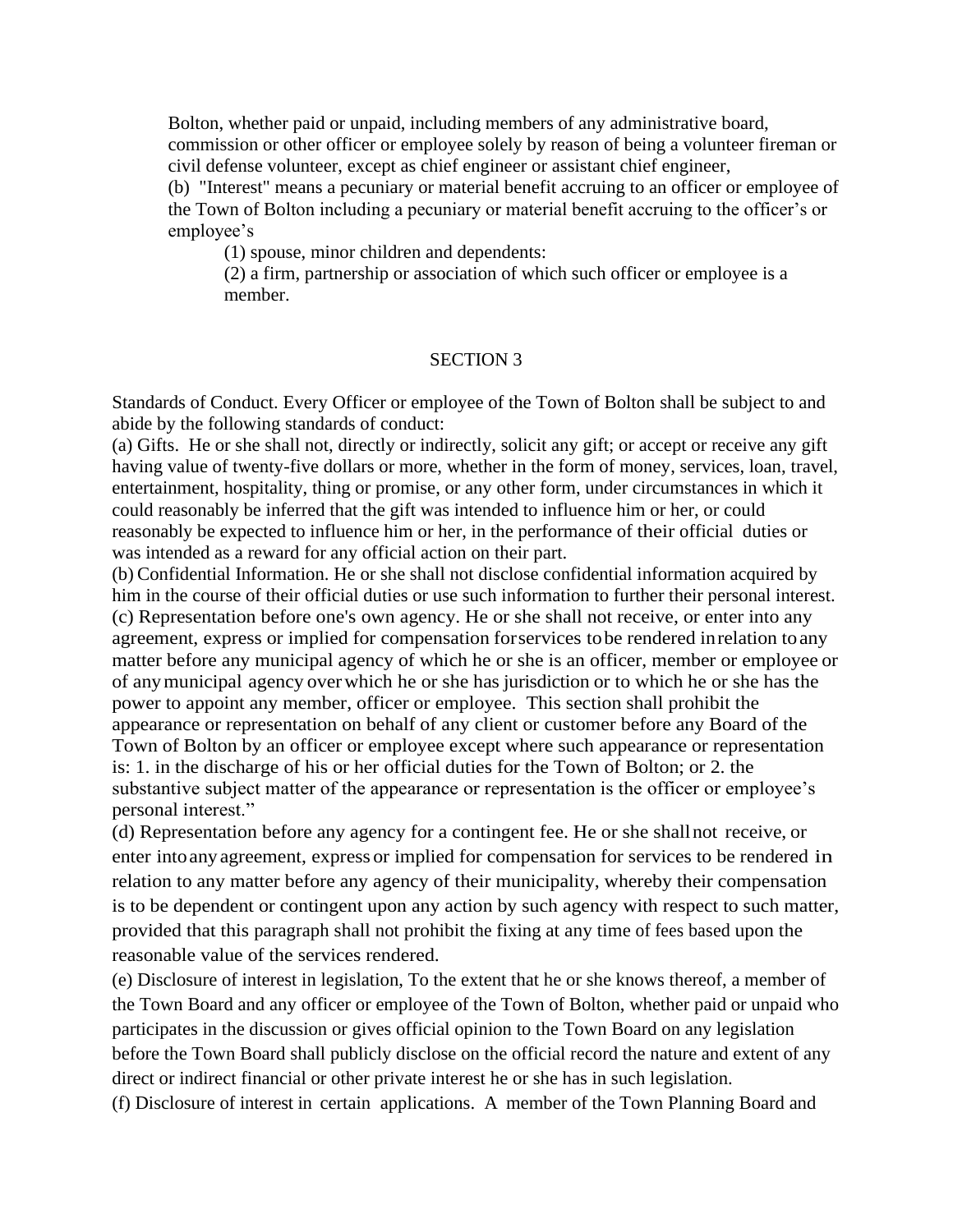any officer or employee of the Town of Bolton, whether paid or unpaid,who participates in the discussion or gives official opinions to the Planning Board on any application for review before the Planning Board shall publicly disclose on the official record the nature and extent of any direct or indirect financial or other private interest he or she has in such application.

(g) Disclosure of employment of relatives. No person who is related by blood or marriage to a public officer or department head of the Town of Bolton shall be employed by said public officer or department head before publicly disclosing the name, relationship and proposed employment to the Town Board and upon consent of a majority of said Board at a duly held meeting thereof. (h) Investments in conflict with official duties. He or she shall not invest or hold any investment directly or indirectly in any financial, business, commercial or other private transaction, which creates a conflict with their official duties.

(i) Private employment. He or she shall not engage in, solicit, negotiate for or promise to accept private employment or render services for private interests when such employment or service creates a conflict with or impairs the proper discharge of their official duties.

(j) Future employment. He or she shall not, after the termination of service or employment with the Town of Bolton appear before any board or agency of the Town of Bolton in relation to any case, proceeding or application in which he personally participated during the period of their service or employment, or which was under their active consideration.

#### SECTION 4

Nothing herein shall be deemed to bar or prevent the timely filing by a present or former officer or employee of any claim, account, demand or suit against the Town of Bolton, or any agency thereof on behalf of themselves or any member of their family arising out of any personal injury or property damage or for any lawful benefit authorized or permitted by law.

## SECTION 5

Distribution of Code of Ethics. The Supervisor of the Town of Bolton shall cause a copy of this Code of Ethics to be distributed to every officer and employee of the Town of Bolton within 30 days after the effective date of this resolution. Each officer and employee elected or appointed thereafter shall be furnished a copy before entering upon the duties of their office or employment.

## SECTION 6

Penalties. In addition to any penalty contained in any other provision oflaw, anyperson who shall knowingly and intentionally violate any of the provisions of this Code may be fined, suspended or removed from office or employment, as the case may be, in the manner provided by law.

## SECTION 7